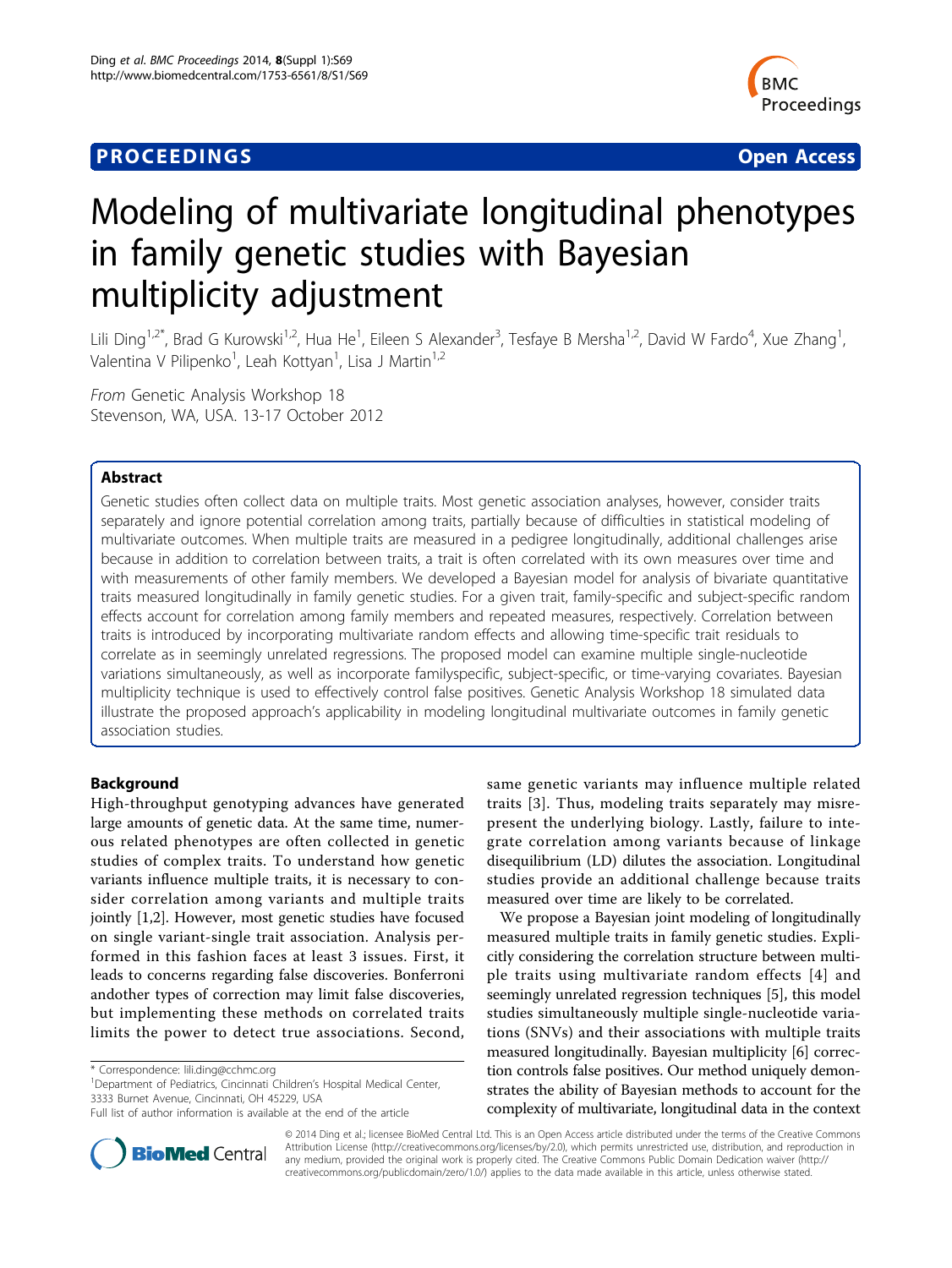of genetic family data while controlling for false positives. Simulated data from Genetic Analysis Workshop 18 (GAW18) illustrate the application of the proposed method. The analysis was performed with knowledge of the simulation model.

# Methods

## Bayesian bivariate model

We consider SNV association models with a longitudinal bivariate quantitative outcome in family studies. Let  $\gamma^k_{ijt}$ be the  $k^{th}$  outcome of subject *j* of pedigree *i* at time *t*. Here  $k = 1$  or 2 for bivariate outcomes;  $i = 1, 2, \ldots, I$ indexes *I* families in the study;  $j = 1, 2, \ldots, n_i$  indexes  $n_i$ subjects in pedigree *i*; and  $t = 1, 2, \ldots m_{ij}$  indexes time points where outcomes are measured for subject *j* of pedigree *i*. Here, the number of measurement *mij* does not need to be equal for different subjects, but we assume the 2 outcomes are measured at the same set of time points for the same individual. We jointly model the outcomes as follows:

$$
\gamma_{ijt}^k = \beta_0^k + X_{ij}^T\beta_x^k + Z_{ijt}^T\beta_z^k + \Sigma_{g=1}^G \gamma_g^k\beta_g^k \text{SNV}_{ijg} + p_i^k + s_{ij}^k + e_{ijt}^k
$$

Here, *X* is a vector of subject-specific time-invariant covariates and *Z* is a vector of time-varying covariates. *SNV*<sub>ijg</sub>,  $g = 1, 2, \ldots$  *G*, is the  $g<sup>th</sup>$  SNV of subject *j* of pedigree *i*, coded as 0, 1, or 2 indicating the number of minor alleles and  $G$  is the number of SNVs in the model.  $\beta'$ s are regression coefficients (including an intercept) for the covariates or genetic variants.  $\gamma'$ s are SNV-specific indicator variables, which take values 1 or 0, depending on whether the SNV has an effect on the given outcome or not. Let  $p_i = \{p_i^1, p_i^2\}$ , a pedigree-specific random effect common to all the individuals in the same family and accounts for correlation within families. Let  $s_{ij} = \{s_{ij}^1, s_{ij}^2\}$ , a subject-specific random effect accounting for the correlation between measures taken repeatedly on the same subject. Let  $e_{ijt} = \{e_{ijt}^1, e_{ijt}^2\}$ , the residual error. Additionally,  $p_i$ ,  $s_{ij}$  and  $e_{ijt}$ are assumed to be independent, and

Random family: 
$$
p_i \sim N_2(0, \Sigma_p), \Sigma_p = \begin{pmatrix} \sigma_{p_1}^2 & \rho_p \sigma_{p_1} \sigma_{p_2} \\ \rho_p \sigma_{p_1} \sigma_{p_2} & \sigma_{p_2}^2 \end{pmatrix};
$$
 (1)

Random subject: 
$$
s_{ij} \sim N_2(0, \Sigma_s)
$$
,  $\Sigma_s = \begin{pmatrix} \sigma_{s_1}^2 & \rho_s \sigma_{s_1} \sigma_{s_2} \\ \rho_s \sigma_{s_1} \sigma_{s_2} & \sigma_{s_2}^2 \end{pmatrix}$ ; (2)

Residual error: 
$$
e_{ijt} \sim N_2(0, \Sigma_e)
$$
,  $\Sigma_e = \begin{pmatrix} \sigma_{e_1}^2 & \rho_e \sigma_{e_1} \sigma_{e_2} \\ \rho_e \sigma_{e_1} \sigma_{e_2} & \sigma_{e_2}^2 \end{pmatrix}$ . (3)

This Bayesian bivariate model uses bivariate normal random family and subject effects, and a bivariate normal distribution for the residual errors, as in seemingly unrelated regressions, to jointly model the 2 traits and allow them to be correlated.

#### Bayesian multiplicity adjustment

Bayesian multiplicity adjustment is a Bayesian solution to multiplicity problems [[6](#page-4-0)]. Through appropriate choices of priors on model probabilities, this Bayesian solution will not inflate type I error in the face of multiple comparisons. In our model, we use prior distributions on SNV inclusion to provide correction for multiplicity. For each SNV in the model, 2 parameters are present–the inclusion indicator and the regression coefficient. We assume that the inclusion indicators follow a Bernoulli distribution with an unknown inclusion probability *q*, while *q* follows a Beta distribution, that is,  $\gamma_g^k \sim$  *Bernoulli*  $(1, q)$  and  $q \sim$  *Beta* (*a*, *b*). Here, we set  $a = 1, b = G$ , which represents a sceptical prior such that the marginal prior odds of an association is 1/*G*[[7\]](#page-5-0). This Beta-Bernoulli type of prior provides an intrinsic multiplicity correction in the face of multiple comparisons. The significance of the Bayesian analysis is the posterior inclusion probability. Unlike traditional  $p$  values, a higher posterior inclusion probability indicates greater confidence of a true result. For each SNV, we estimate posterior inclusion probability as

$$
\hat{p}\left(\gamma_g^k=1|D\right)=\Sigma_{M_{\gamma^k}\in S}I_{\gamma_g^k=1}\hat{p}\left(M_{\gamma^k}|D,S\right)
$$

Here, *S* is the model space being visited by the Markov chain Monte Carlo (MCMC);  $\hat{p}(M_{\gamma^k} - D, S)$  is the estimated posterior probability of model  $M_{\gamma^k}$ , where  $\gamma^k = {\gamma_1^k, \gamma_2^k, \ldots, \gamma_G^k}$  is a vector of 0's and 1's, indicating which SNVs are in the model or not.  $I_{\gamma_g^k=1} = 1$  if  $\gamma_g^k = 1$ and 0 otherwise. True- and false-positive rates are based on the median probability model, which is the model that includes variants with a posterior inclusion probability larger or equal to 0.5. We use noninformative, independent, univariate normal priors for all regression coefficients  $\beta^k_0$ ,  $\beta^k_x$ ,  $\beta^k_z$ , and  $\beta^k_y$ , and noninformative inverse Wishart priors for variance-covariance matrices  $\Sigma_p$ ,  $\Sigma_s$ , and  $\Sigma_e$ .

## Analysis of GAW18 data

Two outcomes, diastolic (DBP) and systolic blood pressure (SBP), were evaluated. Covariates included sex, age, and smoking status. To adjust for antihypertensive medications use, we calculated the mean difference of blood pressure (BP) between observations with medication use (med = 1) and those without medication (med = 0) among observations with hypertension (htn = 1); that is,  $(\overline{BP} | htn = 1, med = 1) - (\overline{BP} | htn = 1, med = 0).$ 

Observed BP values were adjusted using mean differences for observations with  $htn = 1$  and med = 1 to impute DBP and SBP measures without medication use. These adjusted outcomes were used in the analysis [[8\]](#page-5-0).

Included were 849 individuals from 20 pedigrees (average number of subjects per pedigree was 42; range: 21-75).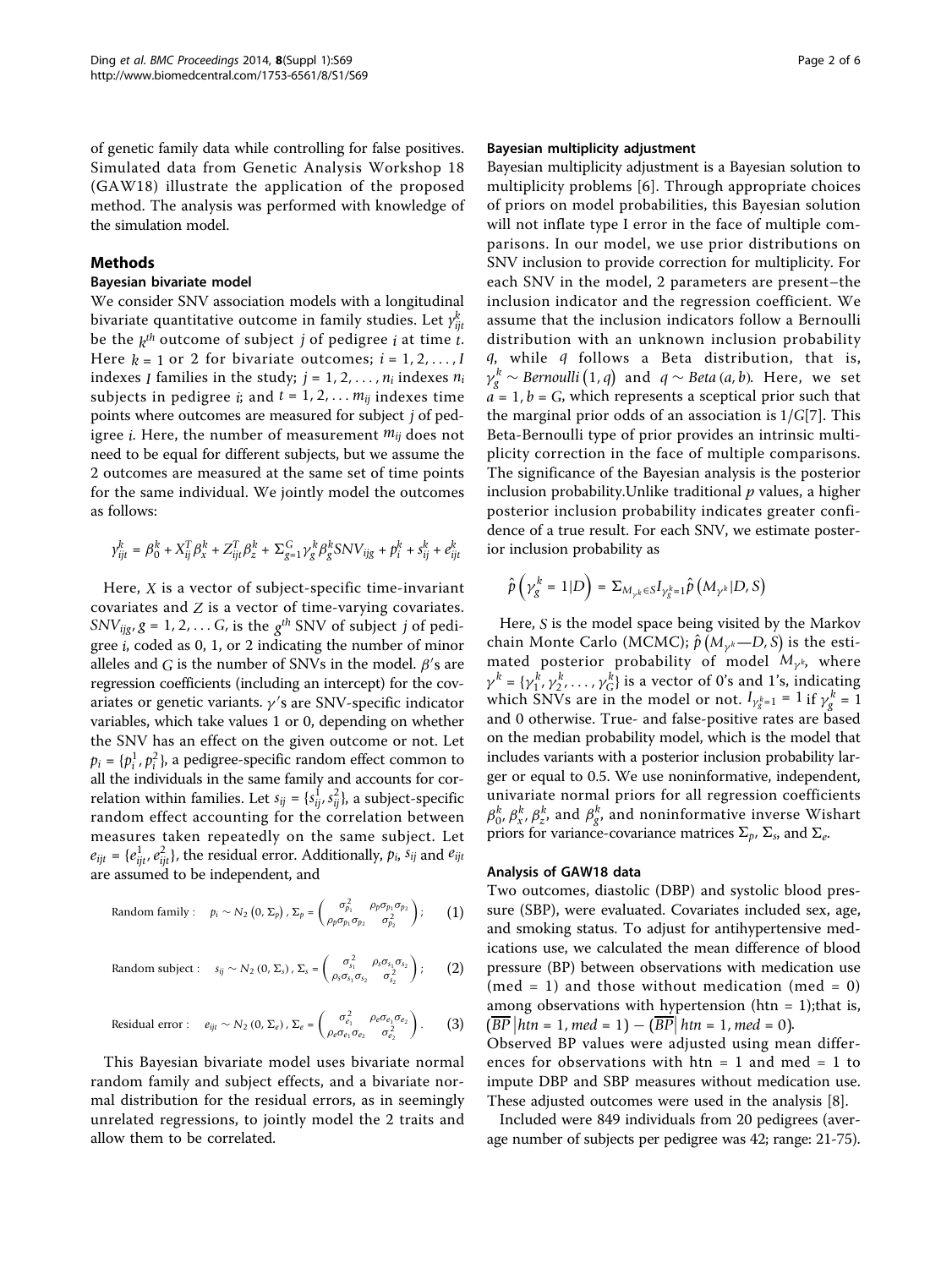Each individual has 3 observations. Our focus is on SNVs in MAP4 on chromosome 3. There are 894 SNVs in the gene; 14 influence both DBP and SBP, and 1 influences SBP. Among the 15 causal SNVs, three are common (minor allele frequency [MAF]>0.05); all others are rare. All analyses were based on replication set 1. To investigate effectiveness of Bayesian multiplicity adjustment, a random set of noise variants of size 1, 15, 30, 60, and 90 were added from MAP4. Selection of noise variants was truly random and did not account for LD with causal SNVs. After burn-in and thinning every  $10^{th}$  iteration, 50,000 samples were drawn for MCMC simulations.

We compared our method with two other methods. One method is a Bayesian univariate model where the off diagonal of the variance and covariance matrices in equations (1), (2), and (3) are zero, thus the 2 traits are modeled independently. The univariate model can handle longitudinal data and multi-variants, and uses Bayesian multiplicity techniques to adjust for multiple comparisons. The other is the family-based measured genotype approach (MGA), which is a standard approach to analyze family genetic studies and compares polygenic models with or without each SNV as a covariate [\[9](#page-5-0)]. MGA models a single outcome and single SNV,

Table 1 Posterior inclusion probabilities of the causal SNVs

| <b>Causal SNV</b> | <b>Position</b>       | <b>MAF</b>      |                 | Number of noise variables |      |                |      |      |      |      |      |               |               |      |                |      |           |             |
|-------------------|-----------------------|-----------------|-----------------|---------------------------|------|----------------|------|------|------|------|------|---------------|---------------|------|----------------|------|-----------|-------------|
|                   |                       |                 |                 |                           | 1    |                | 15   |      | 30   |      | 60   |               | 90            |      | 90* (UNI)      |      | 90* (MGA) |             |
|                   |                       |                 | D               | S                         | D    | s              | D    | S    | D    | S    | D    | S             | D             | S    | D              | S    | D         | S           |
|                   | 47912898              | 0.0049          | 1.71            | 2.34                      | 0.06 | 0.11           | 0.03 | 0.06 | 0.02 | 0.05 | 0.01 | 0.02          | 0.01          | 0.01 | 0.03           | 0.04 | 2.0E-01   | 1.7E-01     |
| $\overline{2}$    | 47913455              | 0.0049          | $-5.46$         | $-8.70$                   | 0.93 | 0.75           | 0.93 | 0.84 | 0.87 | 0.76 | 0.51 | 0.22          | 0.33          | 0.09 | 0.99           | 0.41 | 6.3E-03   | 1.4E-02     |
| 3.                | 47924216              | 0.0066          | 1.35            | 1.84                      | 0.03 | 0.04           | 0.02 | 0.02 | 0.01 | 0.01 | 0.01 | 0.01          | 0.00          | 0.00 | 0.01           | 0.01 | 2.3E-01   | 4.6E-01     |
| 4                 | 47955326              | 0.0066          | $-1.93$         | $-2.63$                   | 0.05 | 0.08           | 0.02 | 0.03 | 0.01 | 0.03 | 0.01 | 0.01          | 0.00          | 0.01 | 0.01           | 0.02 | 5.8E-01   | 4.6E-01     |
| 5.                | 47956424 <sup>a</sup> | 0.3777          | $-1.50$         | $-2.38$                   | 0.52 | 0.32           | 0.06 | 0.02 | 0.09 | 0.03 | 0.08 | 0.06          | 0.03          | 0.01 | 0.09           | 0.07 | 4.2E-07   | 1.2E-04     |
| 6.                | 47957741              | $0.0016 - 5.08$ |                 | $-8.10$                   | 0.06 | 0.08           | 0.03 | 0.05 | 0.02 | 0.04 | 0.01 | 0.01          | 0.01          | 0.01 | 0.01           | 0.01 | 9.7E-01   | 4.4E-01     |
| 7                 | 47957996 <sup>b</sup> | 0.0301          | $-4.64$         | $-7.39$                   | 0.11 | 0.64           | 0.09 | 0.65 | 0.06 | 0.71 | 0.06 | 0.56          | 0.10          | 0.51 | 0.08           | 0.31 | $9.7E-12$ | 4.0E-14     |
| 8                 | 47958037 <sup>a</sup> | 0.3420          | 0.00            | $-0.00$                   | 0.22 | 0.33           | 0.06 | 0.06 | 0.05 | 0.06 | 0.02 | 0.05          | 0.02          | 0.02 | 0.05           | 0.08 | 3.3E-07   | 4.3E-05     |
| 9                 | 47973345              | $0.0082$ $2.14$ |                 | 2.92                      | 0.08 | 0.58           | 0.04 | 0.47 | 0.03 | 0.42 | 0.02 | 0.19          | 0.01          | 0.12 | 0.01           | 0.09 | 1.9E-05   | $6.6F - 03$ |
| 10 <sup>2</sup>   | 48040283 <sup>b</sup> | $0.0318 -6.22$  |                 | $-9.91$                   | 0.97 | 0.52           | 0.95 | 0.45 | 0.96 | 0.36 | 0.96 | 0.46          | 0.91          | 0.51 | 0.94           | 0.71 | $2.6E-13$ | 2.3E-14     |
| 11                | 48040284              | 0.0131          | $-6.95$         | $-11.1$                   | 0.42 | 0.38           | 0.12 | 0.08 | 0.08 | 0.07 | 0.05 | 0.04          | 0.03          | 0.02 | 0.35           | 0.26 | 5.9E-03   | 2.4E-03     |
| 12                | 48054461              | 0.1187          | 0.46            | 0.63                      | 0.10 | 0.05           | 0.14 | 0.08 | 0.07 | 0.04 | 0.01 | 0.00          | 0.01          | 0.00 | 0.13           | 0.02 | 1.4E-02   | 3.0E-02     |
| 13                | 48061725              | 0.0050          | 1.79            | 2.44                      | 0.08 | 0.07           | 0.04 | 0.03 | 0.03 | 0.03 | 0.01 | 0.01          | 0.01          | 0.01 | 0.02           | 0.01 | 9.4E-01   | 7.4E-01     |
| 14                | 48069438              | $0.0065 - 1.78$ |                 | $-2.43$                   | 0.04 | 0.11           | 0.02 | 0.04 | 0.01 | 0.03 | 0.01 | 0.02          | 0.00          | 0.01 | 0.01           | 0.03 | 4.2E-01   | 6.7E-01     |
| 15                | 48091219              | 0.0065          | 2.54            | 3.46                      | 0.06 | 0.09           | 0.03 | 0.04 | 0.02 | 0.03 | 0.01 | 0.01          | 0.01          | 0.01 | 0.01           | 0.02 | 7.2E-01   | 5.6E-01     |
|                   |                       |                 | True positives  |                           | 3    | $\overline{4}$ | 2    | 2    | 2    | 2    | 2    | $\mathcal{I}$ | $\mathcal{I}$ | 2    | $\overline{2}$ | 1    | 5         | 4           |
|                   |                       |                 | False positives |                           | 0    | 0              | 0    | 0    | 0    | 0    | 0    | 0             | 0             | 0    |                |      | 8         | 6           |
|                   |                       |                 |                 |                           |      |                |      |      |      |      |      |               |               |      |                |      |           |             |

Numbers in italics show the results of the Bayesian bivariate model, that is, estimated posterior inclusion probabilities of the 15 causal SNVs and numbers of true and false positives based on the median probability model. Posterior inclusion probabilities ≥0.5 are in bold. The last 4 columns are the results of the model where DBP and SBP are modeled independently (\*) using either the Bayesian univariate model (UNI, posterior inclusion probability) or measured genotype approach (MGA, p value), where p values in bold are below the cutoff with Bonferroni correction (0.05/105 = 4.76E-04). In the table, D represents DBP, S represents SBP. SNVs 5 and 8 ( $^{\text{a}}$ ) and SNVs 7 and 10 ( $^{\text{b}}$ ) have relatively high LD ( $r^2 \ge 0.8$ ).

and cannot handle longitudinal data from multiple outcomes jointly. Thus, only the first pair of DBP and SBP measures, adjusted for medication use, of each individual was used and modeled separately. Bonferroni correction was used for multiple comparisons after accounting for 105 tests (90 noises and 15 causal).

# Results

Using a threshold of 0.5 for the posterior inclusion probability, the Bayesian bivariate model detected 5 of the 15 SNVs between SBP and DBP with 1 noise variant (Table 1). As the number of noise variants increased, the number of true positives identified was reduced, such that by 90 noise variants, only two causal variants were identified. True positives had relatively low MAFs and large effect sizes (Table 1). False negatives either were rare, had small effect size, or both. Importantly, Bayesian multiplicity adjustment yielded no false positives. This suggests that a lower posterior probability threshold may be appropriate to yield a family-wise error rate of 0.05.

Using the same set of 90 noise variants, MGA detected five causal SNVs (4 for SBP and 1 additional for DBP). However, MGA identified 8 and 6 false positives for DBP and SBP, respectively. The Bayesian univariate model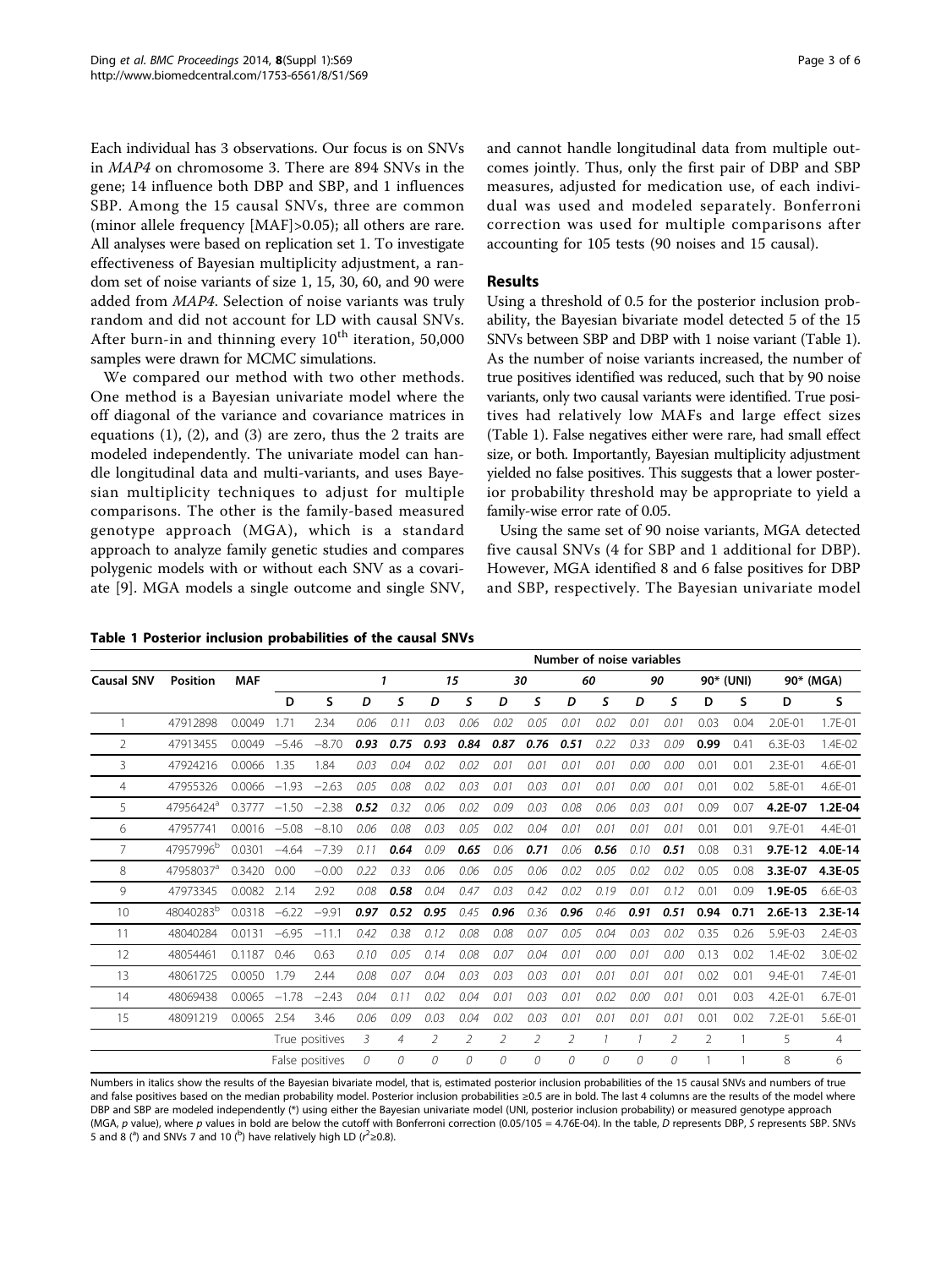identified 2 causal SNVs and 1 false positive for both DBP and SBP.

As the 90 noise variants were randomly selected, examining the LD structure is also important. Among the true positives, two pairs (SNVs 5 and 8 and SNVs 7 and 10) have a high LD  $(r^2 \ge 0.8)$ . SNVs 7 and 10 were both identified by the Bayesian bivariate model and MGA, but only SNV 10 was identified by the Bayesian univariate model. SNVs 5 and 8 were identified by MGA, but none was identified by either the Bayesian bivariate or univariate approach. For MGA, six of the false positives of DBP and four of the false positives of SBP had relatively high LD  $(r^2 \ge 0.8)$  with identified true positives. After discounting false positives caused by indirect effects, MGA had 2 false positives for both DBP and SBP.

Overall the Bayesian bivariate model resulted in posterior estimates of beta values very similar to the reported effect size from Genetic Analysis Workshop (GAW) data

generators (Figure 1). However, estimates of effect sizes were inflated when only 1of the 2 variants in high LD and having the same effect direction was included in the model during MCMC simulation (e.g.SNVs 7 and 10). The estimated effect size for SNV 8 (true effect size  $\approx$  0) was also inflated because it is in high LD with SNV 5 (true effect size <0). In addition, for many causal SNVs there was a high posterior exclusion probability (the proportion of times the variant was not included in the model), suggesting that some beta estimates were based on a small number of MCMC runs.

# **Discussion**

We developed a novel Bayesian model for analysis of multiple longitudinal traits and multi-variant models in family genetic studies. This is a significant advance because previous studies have looked at bivariate models, longitudinal data, or multi-SNV models separately. For the first time,

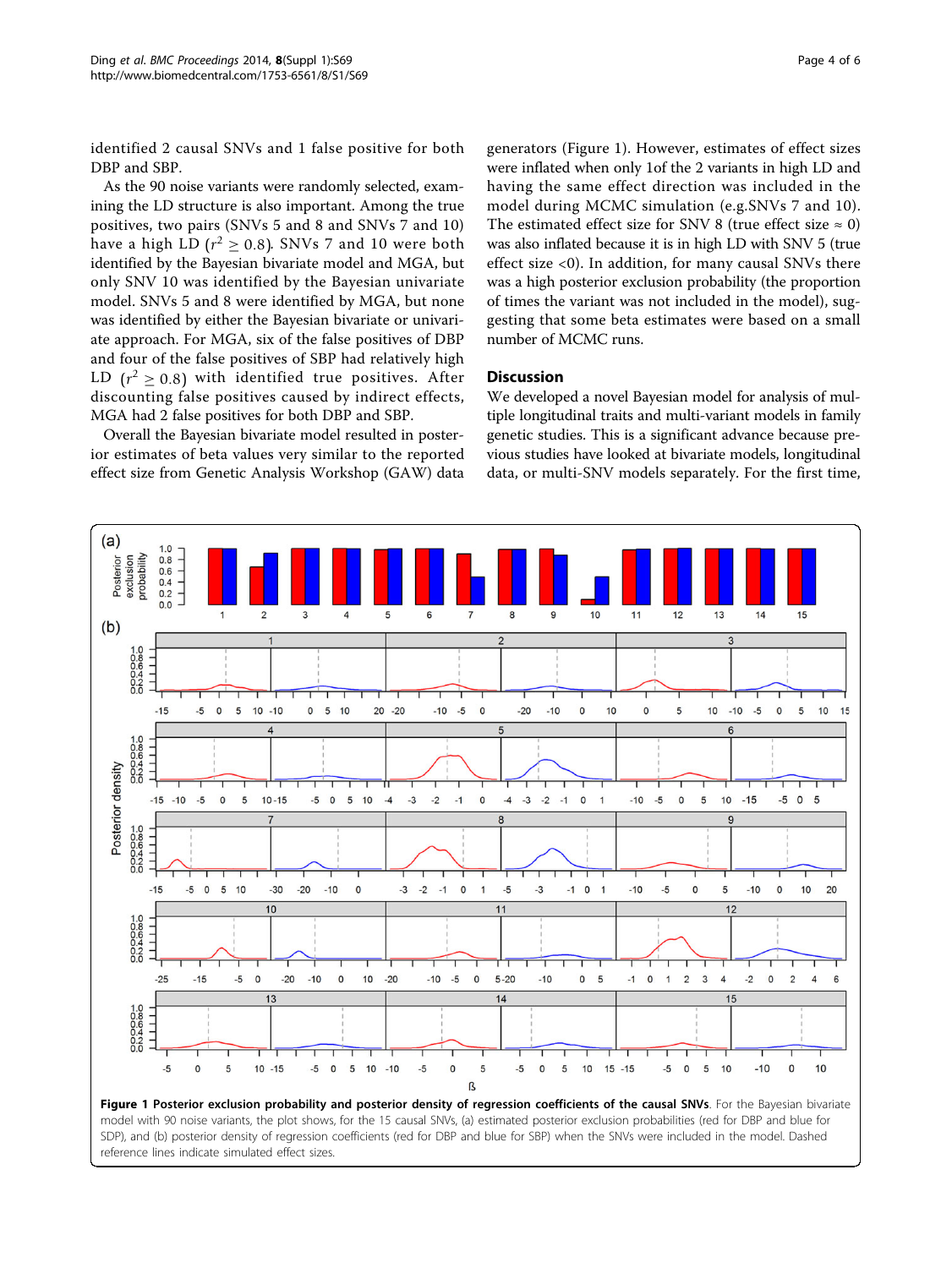<span id="page-4-0"></span>we have developed an analytic approach that can incorporate all of these issues jointly. The model considers bivariate random family and random subject effects to account for correlation between outcomes, family members, and repeated measures of the same individual. The seemingly unrelated regression technique is used to correlate the residuals of the 2 outcomes measured at the same time for the same individual. Inherent in this method is Bayesian multiplicity for the control of false positives. Using the GAW18 simulated data set, we demonstrated the feasibility of the proposed model.

Compared to the Bayesian univariate model in which the 2 outcomes are modeled separately, our method had similar power, but fewer false positives. Compared to MGA, our Bayesian bivariate approach had fewer false positives regardless of LD between causal and noise SNVs. While the noise variants in LD with our causal variants did not result in increased false positives using the Bayesian approach, given the multi-variant nature of the analysis it is possible that the LD in these noise parameters may have reduced power to detect causal effects. Although different from our proposed method in many aspects, MGA represents a standard practice for analysis of family-based genetic studies. This comparison of different approaches is important because it demonstrates that given the low false positives, the Bayesian model is potentially better than current standard practice.

Several other studies have shown improved power of joint modeling of multiple traits over univariate analyses [[10](#page-5-0)-[13](#page-5-0)]. However, we saw a modest reduction in false positives without much increase in power. This may be a result of the fact that although the correlation between SBP and DBP is modest ( $r^2$  = 0.55), these 2 outcomes depend on almost exactly the same set of variants; efficiency gains by utilizing a multivariate approach in this case are negligible. In contrast, large efficiency gains are expected when the outcomes depend on different covariate sets [\[11\]](#page-5-0). Furthermore, our model does not explicitly model the genetic relationship between individuals; instead, we used a random family effect. Although we do not expect the inclusion of a kinship coefficient matrix to influence the results, future studies should examine this further.

It is important to note that the model inference is based on computationally expensive MCMC simulation. Although we didn't use any special algorithms to efficiently sample the model space and the number of iterations was relatively small given the extremely large model space, the posterior inclusion probabilities became stable very early in the MCMC chain. This suggests that posterior inclusion probabilities can provide valid model inference. Sensitivity analyses with more optimistic priors on inclusion probabilities gave more power while controlling false positives. However, prior knowledge or evidence must support the use of this type of prior.

#### Page 5 of 6

#### Conclusions

In summary, we introduced a Bayesian model for analysis of bivariate quantitative traits measured longitudinally in family genetic studies. This method extends the previous joint modeling methods and permits simultaneous analysis of multiple traits with longitudinal data. Furthermore, this method incorporates multi-variant effects while effectively controlling the false-positive rate.

#### Competing interests

The authors declare that they have no competing interests.

#### Authors' contributions

LD conceived and performed the statistical analysis and drafted the manuscript. LJM contributed to the design of the statistical analysis.HH helped with statistical analysis. BGK, ESA, TBM, DWF, HH, XZ, VP, LK, and LJM helped with the writing of the manuscript. All authors read and approved the final manuscript.

#### Acknowledgements

This work was supported in part by NIH grants 8P20GM103436-12 (DWF), K25AG043546(DWF), NS36695 (LD, LJM), AI070235 (HH, LJM), AI066738 (LJM), HL111459 (LJM, VP), T32-ES10957 (ESA), K12 HD001097-16 (BGK), K01HL103165 (TBM). This paper was also support by an Institutional Clinical and Translational Science Award (LD), NIH/NCATS Grant Number 8UL1TR000077-04. Its contents are solely the responsibility of the authors and do not necessarily represent the official views of the NIH. The GAW18 whole genome sequence data were provided by the T2D-GENES Consortium, which is supported by NIH grants U01 DK085524, U01 DK085584, U01 DK085501, U01 DK085526, and U01 DK085545. The other genetic and phenotypic data for GAW18 were provided by the San Antonio Family Heart Study and San Antonio Family Diabetes/Gallbladder Study, which are supported by NIH grants P01 HL045222, R01 DK047482, and R01 DK053889. The Genetic Analysis Workshop is supported by NIH grant R01 GM031575.

This article has been published as part of BMC Proceedings Volume 8 Supplement 1, 2014: Genetic Analysis Workshop 18. The full contents of the supplement are available online at [http://www.biomedcentral.com/bmcproc/](http://www.biomedcentral.com/bmcproc/supplements/8/S1) [supplements/8/S1.](http://www.biomedcentral.com/bmcproc/supplements/8/S1) Publication charges for this supplement were funded by the Texas Biomedical Research Institute.

#### Authors' details <sup>1</sup>

<sup>1</sup>Department of Pediatrics, Cincinnati Children's Hospital Medical Center, 3333 Burnet Avenue, Cincinnati, OH 45229, USA. <sup>2</sup>Department of Pediatrics University of Cincinnati College of Medicine, 3235 Eden Avenue,Cincinnati, OH 45267, USA. <sup>3</sup>Department of Environmental Health, University of Cincinnati College of Medicine, 3223 Eden Avenue, Cincinnati, OH 45267, USA. <sup>4</sup>Department of Biostatistics, University of Kentucky, 725 Rose Street, Lexington, KY 40536, USA.

#### Published: 17 June 2014

#### References

- 1. Shriner D: [Moving toward system genetics through multiple trait analysis](http://www.ncbi.nlm.nih.gov/pubmed/22303408?dopt=Abstract) [in genome-wide association studies.](http://www.ncbi.nlm.nih.gov/pubmed/22303408?dopt=Abstract) Front Genet 2012, 3:1.
- 2. Zhu WS, Zhang HP: [Why do we test multiple traits in genetic association](http://www.ncbi.nlm.nih.gov/pubmed/19655045?dopt=Abstract) [studies?](http://www.ncbi.nlm.nih.gov/pubmed/19655045?dopt=Abstract) J Korean Stat Soc 2009, 38:1-10.
- 3. Almasy L, Dyer TD, Blangero J: [Bivariate quantitative trait linkage analysis:](http://www.ncbi.nlm.nih.gov/pubmed/9433606?dopt=Abstract) [pleiotropy versus co-incident linkages.](http://www.ncbi.nlm.nih.gov/pubmed/9433606?dopt=Abstract) Genet Epidemiol 1997, 14:953-958.
- 4. Reinsel G: Multivariate repeated-measurement or growth curve models with multivariate random-effects covariance structure. J Am Stat Assoc 1982, 77:190-195.
- 5. Zellner A: An efficient method of estimating seemingly unrelated regressions and tests for aggregation bias. J Am Stat Assoc 1962, 57:348-368.
- 6. Scott JG, Berger JO: Bayes and empirical-Bayes multiplicity adjustment in the variable-selection problem. Ann Stat 2010, 38:2587-2619.